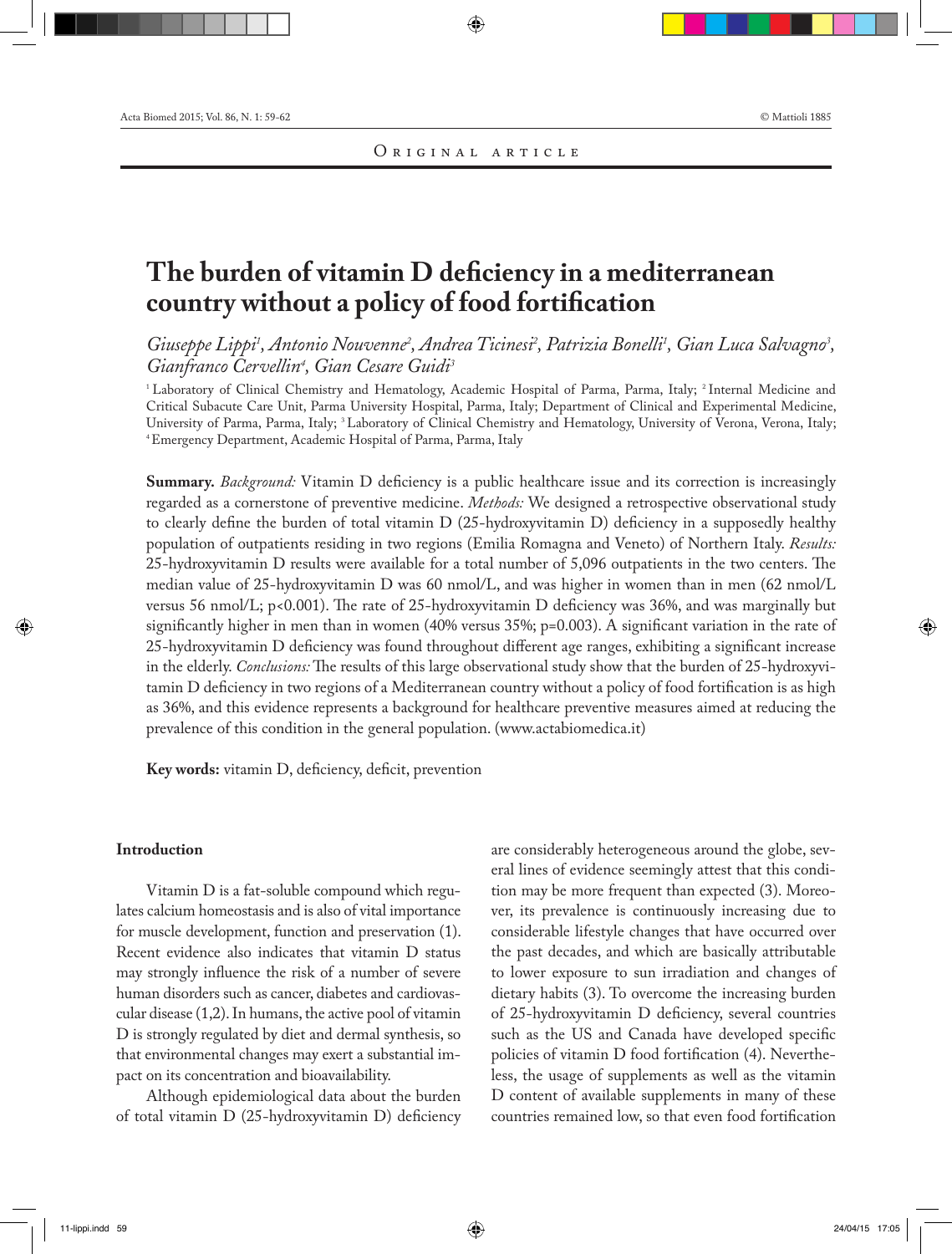failed to reach the expected target of reducing vitamin D deficiency (5).

One of the mainstay of preventive medicine is to clearly identify the burden of a given phenomenon and then recognize and correct the underlying causes. Therefore, we designed a retrospective observational study to clearly define the frequency of 25-hydroxyvitamin D deficiency in an supposedly healthy population of outpatients residing in two regions (Emilia Romagna and Veneto) of the Northern Italy.

#### **Materials and methods**

We performed a retrospective search in the laboratory information systems of two different University Hospitals located in northern Italy (Verona, north-east Italy and Parma, north-west Italy), to identify available data of total serum vitamin D (25-hydroxyvitamin D) in outpatients referred for routine health check-up during the year 2013. In both centers 25-hydroxyvitamin-D was measured with an identical competitive chemiluminescence assay (Liaison, DiaSorin, Saluggia, Italy). The alignment and correspondence of results was validated throughout the study period using the same materials for internal quality control (IQC) and external assessment scheme (EQA). Results were expressed as median and interquartile range (IQR). The 25-hydroxyvitamin D deficiency was defined as a serum concentration of 25-hydroxyvitamin D level <50 nmol/L (i.e., 20 ng/mL), in agreement with the current recommendations of the International Osteoporosis Foundation (IOF) (6). Differences between patients cohorts were evaluated using ANOVA (for continuous variables) and Pearson's  $\chi^2$  test with Yates' correction (for categorical variables), using Analyse.it (Analyse-it Software Ltd, Leeds, UK). The study was performed in accordance with the Declaration of Helsinki, under the terms of relevant local legislation.

#### **Results**

25-hydroxyvitamin D results were available for a total number of 5,096 outpatients in the two centers (3,042 from Verona and 2,054 from Parma, respectively). The median value of 25-hydroxyvitamin D in the entire study population was 60 nmol/L (38- 81 nmol/L), and it was found to be higher in women (n=3,859; 62 nmol/L; IQR, 39-83 nmol/L) than in men (n=1,237; 56 nmol/L; IQR, 38-75 nmol/L; p<0.001). The rate of 25-hydroxyvitamin D deficiency in the entire study population was 36% (1,856/5,096), and it was found to be marginally but significantly higher in men than in women (40% versus 35%; p=0.003). Interestingly, the rate of severe 25-hydroxyvitamin D deficiency (i.e., <25 nmol/L) in the entire study cohort was 13% (639/5,096). The median value of 25-hydroxyvitamin D (59 nmol/L in Parma versus 61 nmol/L in Verona; p=0.256) and the rate of 25-hydroxyvitamin D deficiency (38% in Parma versus 35% in Verona; p=0.162) were found to be similar between the two centers. Although the values of 25-hydroxyvitamin D exhibited a significant variation across different age ranges in the entire study population (p=0.001 for trend) (Fig. 1), the difference remained significant in the female cohort  $(p<0.001)$  but not in the male cohort (p=0.215). A significant variation in the rate of 25-hydroxyvitamin D deficiency was also found in the entire study population (1-15 years, 26%; 16-30 years, 33%; 31-45 years, 41%; 46-60 years, 37%; 61-75 years, 36%; 76-90 years, 39%; >90 years, 53%) (p=0.001), and this difference remained statistically significant in both the female (p<0.001) and male (p=0.008) cohorts.

### **Discussion**

Vitamin D status depends on a number of genetic, lifestyle and geographical factors, which include gender, age, skin pigmentation, exposure to sunlight, dietary habits, supplement intake and physical exercise (7). The 25-hydroxyvitamin D deficiency is now recognized as a public health care issues, due to its important association with reduced bone mineral density, frailty, cancer, diabetes and cardiovascular disease (1,2). Therefore, an accurate and timely identification of this condition is now regarded as a cornerstone of preventive medicine.

The results of this epidemiological study show that the burden of 25-hydroxyvitamin D deficiency in a Mediterranean country without policy of food for-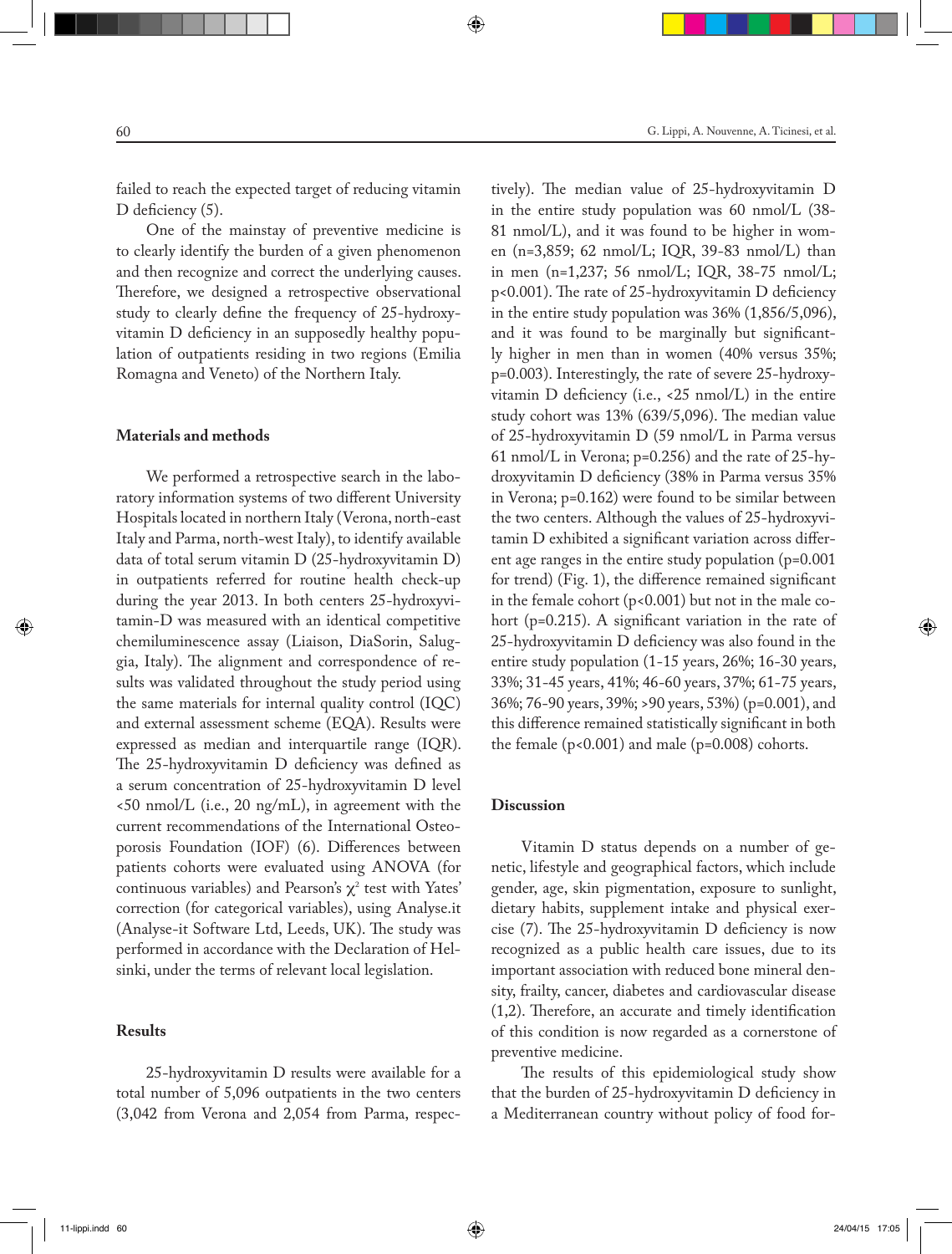

**Figure 1.** Distribution of vitamin D according to age and gender in a Mediterranean country without a policy of food fortification

tification is as high as 36%, thus exhibiting a further significant increase compared to the prevalence reported in a previous epidemiological study carried out between the years 2008 and 2011 in one of these two centers (i.e., 33%; p=0.001) (8). This probably reflects an ongoing trend of lower time spent in outdoor leisure activities in our country (9). Even more importantly, we also found that the rate of 25-hydroxyvitamin D deficiency was higher in men than in women, and that the prevalence varied significantly across ages, with a consistent trend towards increase in the elderly, especially in females. Interestingly, the burden of 25-hydroxyvitamin D deficiency was found to be more than double in subjects older than 90 years than in children (26% versus 53%; p<0.001).

Taken together, these findings may have at least two meaningful implications. First, the high and constantly increasing burden of 25-hydroxyvitamin D deficiency observed in our population raises the question as to whether a regional (or national) policy of food fortification may be advisable in the Mediterranean area, since similar epidemiological data were reported for other neighboring countries (3). It is also noteworthy that De Rui et al recently showed that regular enrolment in activities such as cycling and gardening was effective to limit the likelihood of inadequate vitamin D status in a population of the Progetto Veneto Anziani (9). As a complementary measure, therefore, promotion of outdoor activity should also be considered to increase 25-hydroxyvitamin D and support personal health and fitness.

The revision of the reference ranges of total serum vitamin D may be a second, important issue. Most of the studies that have attempted to define the reference range of 25-hydroxyvitamin D in the healthy adult population were carried out more than a decade ago. The life expectancy has constantly increased (by approximately 3 years) in the past decade in most western countries (10), as well as in our regions (11). This trend may have contributed to further increase the burden of 25-hydroxyvitamin D-deficient subjects in the general population. It is also noteworthy that a complex interplay exists between vitamin D metabolism and calcium, phosphate or parathyroid hormone (PTH),